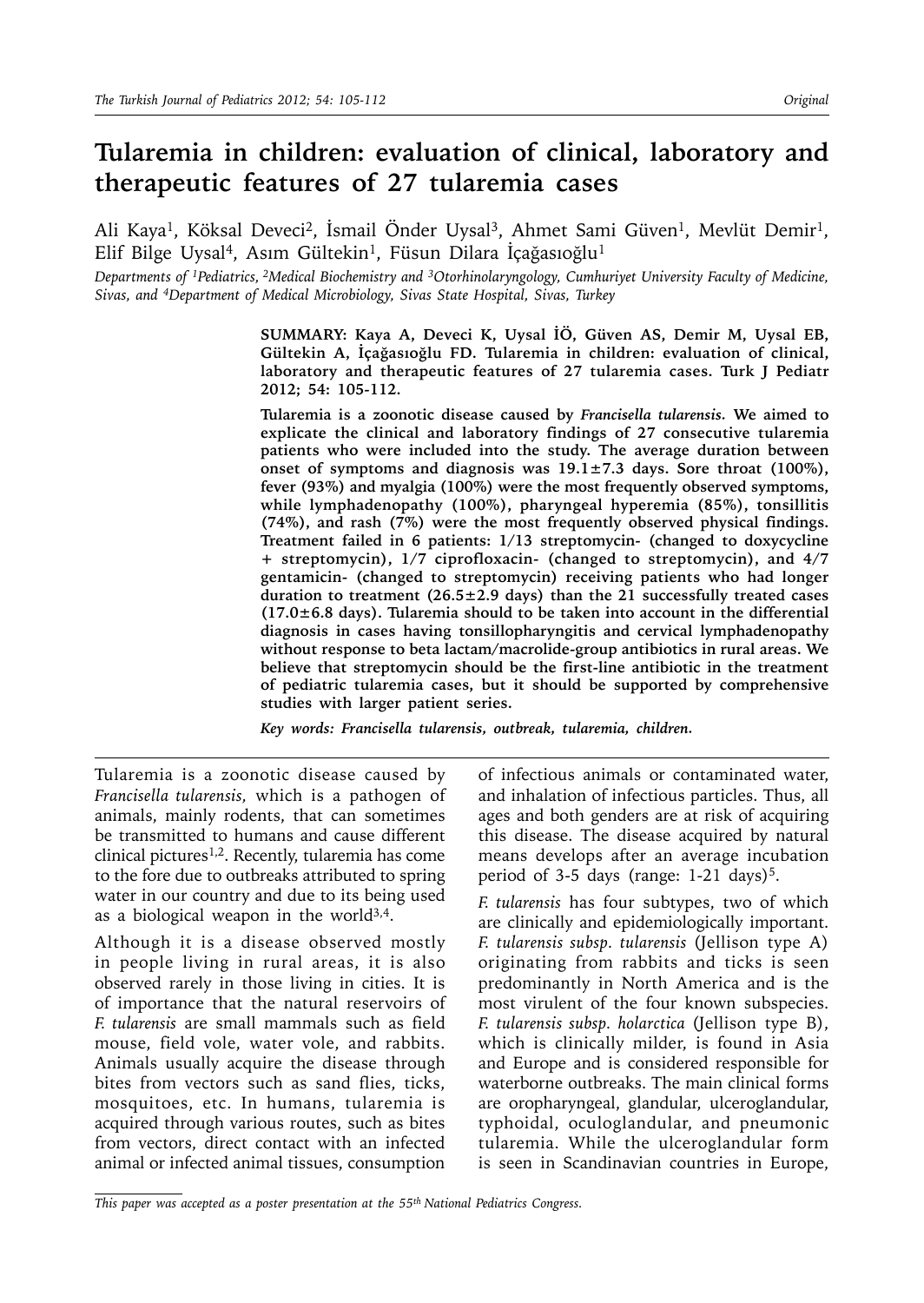cases reported in Bulgaria, Kosovo and Turkey are mostly oropharyngeal forms<sup>6-8</sup>. Tularemia outbreaks have been reported since 1936 in our country, and the disease has come to attention due to the waterborne outbreaks observed in many regions (such as Konya, Kars, Hatay, Amasya, Tokat, and Çorum), but mainly in Marmara and Karadeniz<sup>9-14</sup>.

We believe that this infection is becoming a serious public health problem, as the number of tularemia cases is increasing, and tularemia causes small outbreaks in regions other than those in which it was previously defined. The aim of this study was to explicate the clinical and laboratory findings of the cases and thus to emphasize the importance of the issue in order to draw the attention of pediatricians. Moreover, our cases are the first pediatric tularemia cases reported in Sivas.

### **Material and Methods**

This study was carried out by retrospective evaluation of the files of 27 patients hospitalized and treated in the pediatric service of the Medical Faculty of Cumhuriyet University between 2009 and 2011. Our hospital is a tertiary health center in central Anatolia. It serves a population of about 1 million living primarily on agriculture and animal husbandry. Zoonotic diseases are seen frequently. In our pediatric clinic, inpatient treatment per year is around 2,500 and outpatient around 25,000.

Demographic features, clinical and laboratory findings and follow-up results of the patients were obtained from patient files. Blood samples were taken from those having clinical findings consistent with tularemia, and these samples were sent to Refik Saydam Hıfzısıhha Center, where the microagglutination (MA) test was used for serological diagnosis. Having an antibody titer of ≥1:160 or detection of a four-fold increase in blood samples taken at different times (at least 2 weeks) and presence of clinical findings consistent with tularemia was regarded as acute infection<sup>15,16</sup>. Since the specific recommended security level and special agar for *F. tularensis* is not currently available in our laboratory, specific blood cultures, throat smears and lymph node aspirates could not be studied in our center for isolation of *F. tularensis*.

Empirical antibiotic treatment was started until serology results were obtained for tularemia as: cefazolin sodium (100 mg/kg/ day, 3 doses) and gentamicin (5 mg/kg/day, 3 doses), streptomycin (15 mg/kg/day, 2 doses), or ciprofloxacin (15 mg/kg/day, 2 doses). We used ciprofloxacin as a first-line treatment in patients older than 12 years because most of these patients received recommended firstline therapies in their regional primary and secondary health centers. Patients having an antibody titer of ≥1:160 based on serological data were discharged from the hospital after ceasing cefazolin sodium treatment but with continuation of gentamicin, streptomycin or ciprofloxacin treatment up to 14 days.

Recurrent and persistent fever, increase in size of current lymphadenopathy or appearance of new lymphadenopathies, suppuration of lymphadenopathy despite sufficient treatment, and high acute phase proteins were considered as treatment failure<sup>17</sup>. Doxycycline or chloramphenicol + streptomycin or gentamicin treatment was started in patients when treatment failed. Surgical drainage was performed in cases having lymph node fluctuation.

This study was conducted upon approval of the Ethical Committee of Cumhuriyet University Medical Faculty Clinical Studies.

## **Results**

Twenty-seven patients diagnosed with tularemia were included in the study. Six (22%) of these patients were female, while 21 (78%) were male, with an average age of  $12.3 \pm 3.8$  years (3-17 years).

Twenty-six of the patients admitted from Sivas and 1 from Akdağmadeni/Yozgat, and all were living in rural areas. None of the patients had a history of tularemia, tick bite or eating the meat of game animals. However, all our patients were living in rural areas where the spring water was not chlorinated regularly or at all. Drinking water analysis could not be performed as the cases were sporadic.

While the most frequently observed symptoms were sore throat (100%), fever (93%) and myalgia (100%), pharyngeal hyperemia (85%), tonsillitis (74%) and rash (7%) (erythema nodosum-like) were the most frequently observed physical findings. Lymphadenopathy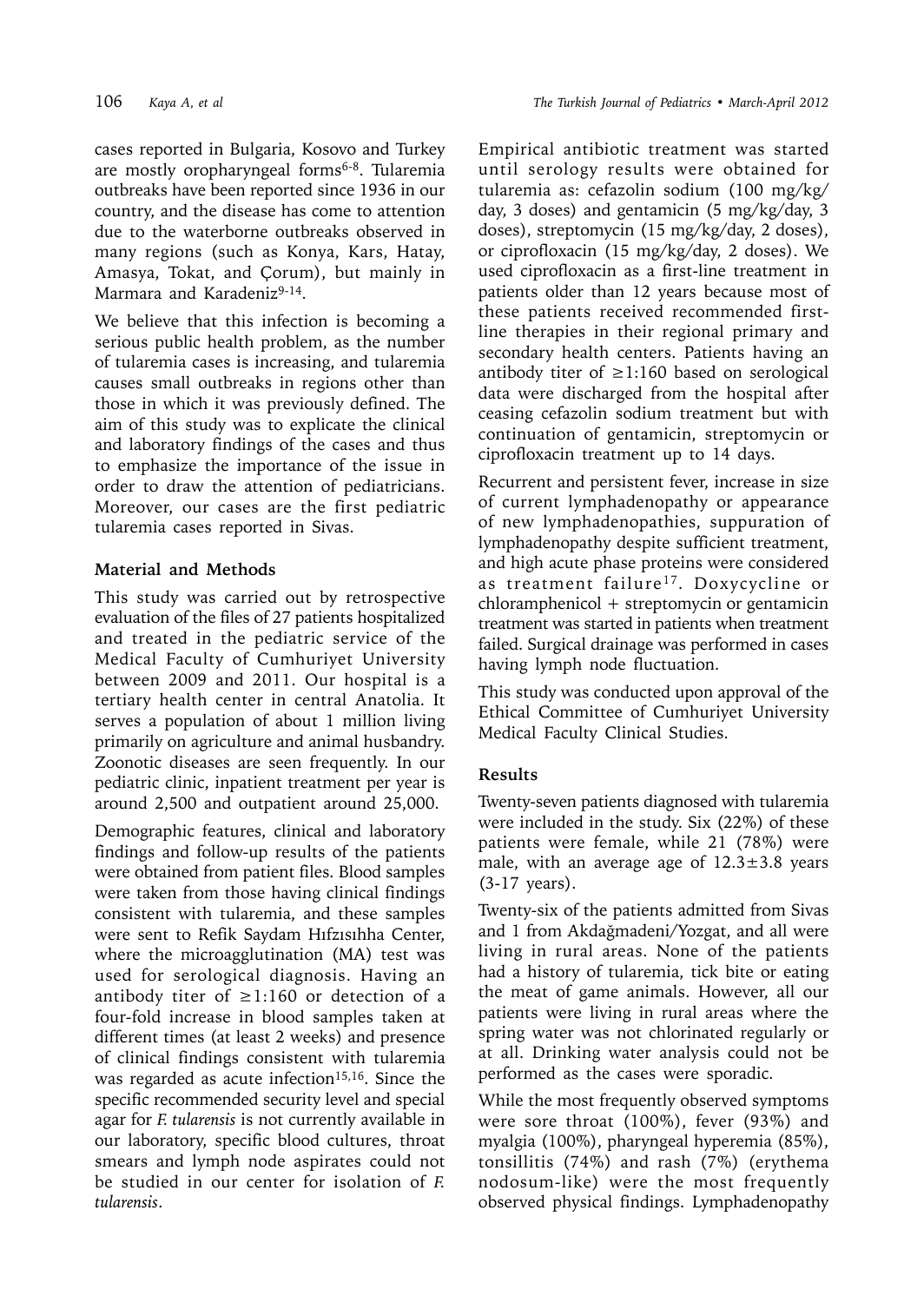was in the axillary region in three patients and in the inguinal region in another, while it was in the cervical region and unilateral in other patients (Table I; Fig. 1).

In all our patients, at least one of leukocytes (9446±2675, 4850-14420), C-reactive protein (CRP)  $(13.01 \pm 9.95, 1.5 - 37.4)$  or erythrocyte sedimentation rate (ESR)  $(30.18 \pm 15.4, 6-69)$ was high, while the remainder of the laboratory tests (e.g., hemoglobin [Hb]:  $11.81 \pm 1.09$ , 9.8-13.5) were within normal limits (Table I). Brucella, salmonella, toxoplasma, Epstein-Barr virus, cytomegalovirus, parvovirus B19, hepatitis A/B/C, and human immunodeficiency virus (HIV) serology, and anti-streptolysin-O (ASO) tests were negative in all the patients. PPD (purified protein derivative) tests were also negative. Chest radiographs were normal. Aerobic and anaerobic blood culture, urine culture and throat swab cultures were negative for microorganisms other than *F. tularensis*. Two of the 27 patients in whom antibody titers were obtained by MA had a 1:320 titer, while 9 had 1:640, 13 had 1:1280, and 3 had 1:2560 titers.

Four of the patients had glandular tularemia while the other 23 had oropharyngeal tularemia. Patients nos. 15, 16 and 17 in Table II were siblings living in the same house. Distribution of patients in relation to the month of diagnosis was as follows: 5 in January, 5 in February, 6 in March, 6 in April, 2 in September, and 3 in October (Table II). Before the diagnosis

as tularemic, all the patients had received a treatment of β-lactam and/or macrolidegroup antibiotic by primary and/or secondary healthcare physicians.

The average duration between onset of tularemia symptoms and diagnosis was  $19.11 \pm 7.3$  days (7-32). Treatment failed in 6 patients (22%) whose duration to treatment was longer  $(26.5 \pm 2.9$  days  $[24-32]$  than in the 21 successfully treated cases  $(17.0 \pm 6.8)$ days). Treatment failed in 1/13 cases receiving streptomycin treatment, and treatment was changed to doxycycline  $+$  ciprofloxacin. Treatment failed in 1/7 cases receiving ciprofloxacin treatment and in 4/7 patients treated with gentamicin, and the treatments were changed to streptomycin (Table II). In 4 of our patients, we observed lymph node fluctuation during hospitalization. Lymph nodes did not decrease in size, and high laboratory findings (ESR and/or CRP) persisted. These patients were subjected to surgical drainage along with their treatment (Table II), and their histopathological examinations revealed chronic granulomatous inflammation with caseous necrosis.

While the treatment failed in 1 of 13 cases receiving streptomycin treatment, 12 cases were cured. In all the cases, treatment was started within three weeks from the onset of complaints. While the treatment failed in 1 of 7 cases receiving ciprofloxacin treatment, 6 cases were treated successfully. Moreover,

| No. $(\%)$<br>Symptoms and Findings<br>27 (100)<br>Sore throat<br>25 (93)<br>Fever<br>Myalgia<br>25 (93)<br>27 (100)<br>Lymphadenopathy<br>Cervical<br>23 (85)<br>3(11)<br>Axillary<br>Inguinal<br>1(4)<br>23 (85)<br>Pharyngeal hyperemia<br>Tonsillitis<br>20 (74)<br>Rash<br>2(7)<br>21 (78)<br>Erythrocyte sedimentation rate*<br>C-reactive protein**<br>15 (56)<br>Lymphocytosis***<br>8(30)<br>Exitus<br>0(0) | $\frac{1}{2}$ |  |
|----------------------------------------------------------------------------------------------------------------------------------------------------------------------------------------------------------------------------------------------------------------------------------------------------------------------------------------------------------------------------------------------------------------------|---------------|--|
|                                                                                                                                                                                                                                                                                                                                                                                                                      |               |  |
|                                                                                                                                                                                                                                                                                                                                                                                                                      |               |  |
|                                                                                                                                                                                                                                                                                                                                                                                                                      |               |  |
|                                                                                                                                                                                                                                                                                                                                                                                                                      |               |  |
|                                                                                                                                                                                                                                                                                                                                                                                                                      |               |  |
|                                                                                                                                                                                                                                                                                                                                                                                                                      |               |  |
|                                                                                                                                                                                                                                                                                                                                                                                                                      |               |  |
|                                                                                                                                                                                                                                                                                                                                                                                                                      |               |  |
|                                                                                                                                                                                                                                                                                                                                                                                                                      |               |  |
|                                                                                                                                                                                                                                                                                                                                                                                                                      |               |  |
|                                                                                                                                                                                                                                                                                                                                                                                                                      |               |  |
|                                                                                                                                                                                                                                                                                                                                                                                                                      |               |  |
|                                                                                                                                                                                                                                                                                                                                                                                                                      |               |  |
|                                                                                                                                                                                                                                                                                                                                                                                                                      |               |  |
|                                                                                                                                                                                                                                                                                                                                                                                                                      |               |  |

**Table I.** Clinical and Laboratory Findings of the Patients

 $*$  > 20 mm/h,  $**$  > 8 mg/L,  $***$  > 10,000 mm<sup>3</sup>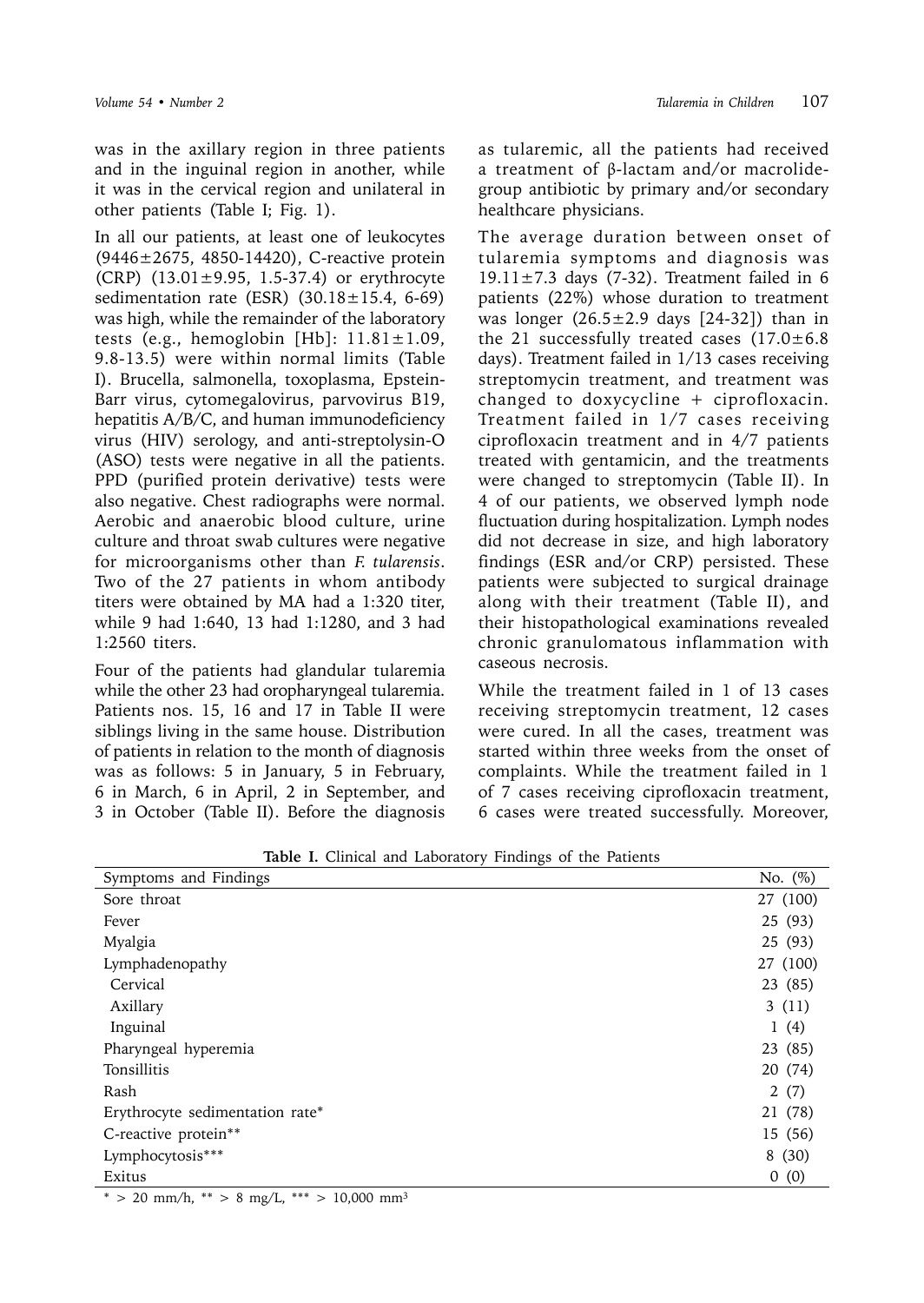

**Figure 1.** Cervical lymphadenopathy in a patient with tularemia.

it was noteworthy that the treatment was started after three weeks in 5 cases treated successfully. Treatment failure was observed in 4 of 7 patients treated with gentamicin, and treatment was started within three weeks from the onset of complaints in all 7 of these patients. It was noteworthy that 4 of 6 patients in whom treatment failed received gentamicin treatment during hospitalization (Table II).

None of our patients died, and no complications other than scar were observed over a period of six months in the 19 patients who were followed.

#### **Discussion**

Tularemia is an endemic disease in Turkey. The first tularemia outbreak was reported in 1936 in the Trakya region. In the years following this outbreak, many epidemic or sporadic cases were reported from different sites in Turkey<sup>6-8,18</sup>. This is the first report of pediatric tularemia from Sivas province.

The main etiological agent of tularemia cases in Europe is *F. tularensis subsp. holarctica*. Its virulence is low and it rarely causes death.

The main clinical form of this subspecies is the oropharyngeal form. In our country, many tularemia outbreaks have been reported since 1936. In these epidemics, the oropharyngeal form has been observed to be the most dominant. While one patient was reported to die in one of these epidemics, there were no deaths in the others<sup>3,7,19,20</sup>. In our cases, the oropharyngeal form was also the most common. Our high incidence of the oropharyngeal form of a benign nature without any mortality leads us to think that the type causing tularemia is *F. tularensis subsp. holarctica*. In fact, many studies have reported that isolates in Turkey are consistent with *F. tularensis subsp. holartica*21,22.

Tularemia outbreaks in our country were characteristically observed to occur during the months following a rainy fall<sup>3,4,23-25</sup>. Similarly, in our region, rain has increased significantly in recent years, and our cases were observed during fall, winter and some spring months. This suggests that rain might have contaminated the water resources.

Regarding the oropharyngeal form, tularemia has been reported to occur in other people among the family of the cases or among those living close to the cases, while contaminated water and food are blamed as the contamination sources2,10,26. Likewise, three of our cases were siblings living in the same house, and none of our cases had a history of suspicious animal contact or tick bite. All the cases were consuming spring water that was not chlorinated regularly or at all.

In all forms of tularemia, skin rashes may be seen, such as diffuse maculopapular or vesiculopapular eruptions, pustule, acneiform lesions, erythema nodosum, erythema multiforme, and urticaria27. Generally, secondary skin lesions occurring within the first two weeks of the disease and persisting 2-6 weeks are observed more frequently in women than in men. Lesions improve by specific treatment<sup>28,29</sup>. In a study conducted on 74 tularemia cases from the Samsun region, the ratio of erythema nodosum was 3%, while the same ratio was 13% in a study conducted in Bursa30,31. Erythema nodosum-like rash was observed in 7% of our cases.

Although the golden standard in diagnosing tularemia is positive culture, usually serological tests are used in the diagnosis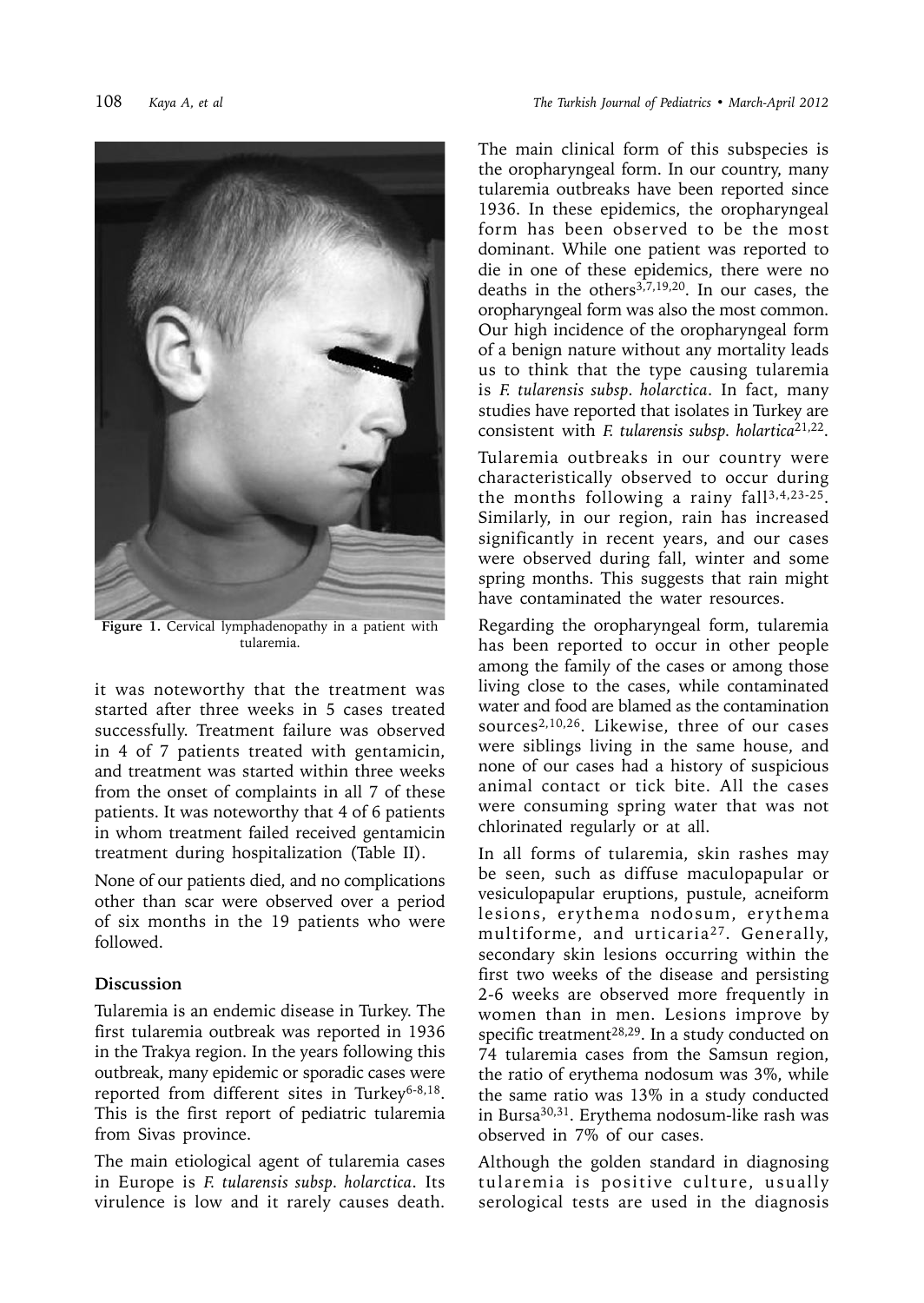|                                |                                                                                                                                                                                                                                |             |                        |                 |                 |                 |                 | Table II. Important Clinical and Laboratory Findings of the Patients During Hospitalization and Treatment Results |                                |                                        |           |
|--------------------------------|--------------------------------------------------------------------------------------------------------------------------------------------------------------------------------------------------------------------------------|-------------|------------------------|-----------------|-----------------|-----------------|-----------------|-------------------------------------------------------------------------------------------------------------------|--------------------------------|----------------------------------------|-----------|
| Age(y)<br>$\lesssim$<br>Gender | Clinical<br>Form                                                                                                                                                                                                               | titer<br>УN | $(mm^3)$<br><b>WBC</b> | (1/8u)<br>CRP   | (rmm)<br>ESR    | SB-TB           | Drainage<br>LAP | Ireatment                                                                                                         | Treatment<br>2nd               | application<br>to hospital<br>Month of | Result    |
| 1/13/E                         | Oropharyngeal                                                                                                                                                                                                                  | 1/320       | 0528                   | 31.6            | 27              | 14              |                 | Streptomycin                                                                                                      |                                | January                                | Recovered |
| 2/15/K                         | Oropharyngeal                                                                                                                                                                                                                  | 1/640       | 13290                  | 18.1            | 6 <sup>4</sup>  | 25*             |                 | Ciprofloxacin                                                                                                     |                                | February                               | Recovered |
| 3/16/K                         | Oropharyngeal                                                                                                                                                                                                                  | 1/640       | 7670                   | 13.1            | 29              | $\overline{8}$  |                 | Streptomycin                                                                                                      |                                | March                                  | Recovered |
| 4/10/E                         | Oropharyngeal                                                                                                                                                                                                                  | 1/2560      | 7460                   | 2.3             | 33              | $\overline{0}$  |                 | Streptomycin                                                                                                      |                                | March                                  | Recovered |
| 5/12/E                         | Oropharyngeal                                                                                                                                                                                                                  | 1/2560      | 0340                   | 5.6             | $\overline{41}$ | 15              |                 | Streptomycin                                                                                                      |                                | January                                | Recovered |
| 6/3/E                          | Oropharyngeal                                                                                                                                                                                                                  | 1/1280      | 13070                  | 10.7            | 54              | 14              |                 | Streptomycin                                                                                                      |                                | February                               | Recovered |
| 7/13/K                         | Oropharyngeal                                                                                                                                                                                                                  | 1/640       | 14420                  | 16.2            | 85              | 15              |                 | Ciprofloxacin                                                                                                     |                                | March                                  | Recovered |
| 8/16/E                         | Glandular                                                                                                                                                                                                                      | 1/640       | 0056                   | 24.6            | $\overline{z}$  | 27              |                 | Ciprofloxacin                                                                                                     | Streptomycin                   | January                                | Recovered |
| 3/4/5                          | Oropharyngeal                                                                                                                                                                                                                  | 1/640       | 12980                  | 6.2             | 33              | $\overline{50}$ |                 | Gentamicin                                                                                                        |                                | April                                  | Recovered |
| 10/17/K                        | Oropharyngeal                                                                                                                                                                                                                  | 1/1280      | 7660                   | 4.41            | 23              | 25              |                 | Streptomycin                                                                                                      | Doxycycline +<br>Ciprofloxacin | February                               | Recovered |
| 11/16/E                        | Oropharyngeal                                                                                                                                                                                                                  | 1/640       | 11240                  | 17.7            | $\Xi$           | $\overline{z}$  |                 | Streptomycin                                                                                                      |                                | March                                  | Recovered |
| 2/16/E                         | Oropharyngeal                                                                                                                                                                                                                  | 1/1280      | 6620                   | 3.1             | 22              | $\overline{0}$  |                 | Streptomycin                                                                                                      |                                | October                                | Recovered |
| 13/13/K                        | Oropharyngeal                                                                                                                                                                                                                  | 1/1280      | 9430                   | 12.8            | 56              | 24              |                 | Gentamicin                                                                                                        | Streptomycin                   | October                                | Recovered |
| 14/13/E                        | Oropharyngeal                                                                                                                                                                                                                  | 1/1280      | 4850                   | 13.5            | 69              | 15              |                 | Gentamicin                                                                                                        |                                | February                               | Recovered |
| 3/11/5                         | Oropharyngeal                                                                                                                                                                                                                  | 1/1280      | 7740                   | 1.5             | 29              | 25              |                 | Gentamicin                                                                                                        | Streptomycin                   | September                              | Recovered |
| 16/14/E                        | Oropharyngeal                                                                                                                                                                                                                  | 1/1280      | 12460                  | 2.9             | 15              | $\overline{0}$  |                 | Streptomycin                                                                                                      |                                | September                              | Recovered |
| E/10/E                         | Oropharyngeal                                                                                                                                                                                                                  | 1/1280      | 13670                  | 23.4            | 35              | 15              |                 | Streptomycin                                                                                                      |                                | September                              | Recovered |
| 18/14/E                        | Oropharyngeal                                                                                                                                                                                                                  | 1/1280      | 5710                   | $4.4$           | 30              | 13              |                 | Streptomycin                                                                                                      |                                | March                                  | Recovered |
| E/414/E                        | Glandular                                                                                                                                                                                                                      | 1/640       | 0689                   | 37.4            | G               | $\overline{ }$  |                 | Ciprofloxacin                                                                                                     |                                | September                              | Recovered |
| 20/8/E                         | Oropharyngeal                                                                                                                                                                                                                  | 1/640       | 6930                   | $\overline{6}$  | 22              | 32              |                 | Gentamicin                                                                                                        | Streptomycin                   | October                                | Recovered |
| 21/6/K                         | Oropharyngeal                                                                                                                                                                                                                  | 1/640       | 0986                   | 15.3            |                 | 15              |                 | Gentamicin                                                                                                        |                                | September                              | Recovered |
| 22/11/E                        | Oropharyngeal                                                                                                                                                                                                                  | 1/2560      | 13180                  | 21.9            | 15              | $\overline{0}$  |                 | Streptomycin                                                                                                      |                                | April                                  | Recovered |
| 23/15/E                        | Oropharyngeal                                                                                                                                                                                                                  | 1/320       | 0220                   | $\overline{11}$ | 34              | 97              |                 | Gentamicin                                                                                                        | Streptomycin                   | January                                | Recovered |
| 24/13/E                        | Glandular                                                                                                                                                                                                                      | 1/1280      | 0869                   | 29.1            | $\overline{8}$  | $30*$           |                 | Ciprofloxacin                                                                                                     |                                | February                               | Recovered |
| 25/14/E                        | Oropharyngeal                                                                                                                                                                                                                  | 1/1280      | 0226                   | 6.1             | 23              | $30*$           | ┿               | Ciprofloxacin                                                                                                     |                                | March                                  | Recovered |
| 26/12/E                        | Glandular                                                                                                                                                                                                                      | 1/1280      | 0828                   |                 | 77              | $\mathcal{S}^0$ |                 | Ciprofloxacin                                                                                                     |                                | February                               | Recovered |
| 27/8/E                         | <b>Oropharyngeal</b>                                                                                                                                                                                                           | 1/1280      | 0206                   | <b>b</b>        | 80              | $20*$           | $^+$            | Streptomycin                                                                                                      |                                | January                                | Recovered |
|                                | M: Male. F: Female. MA: Microagglutination. ESR: Erythrocyte sedimentation rate. LAP: Lymphadenopathy. SB-TB: Duration between onset of symptoms and initiation of treatment (days). * LAP fluctuation was observed during hos |             |                        |                 |                 |                 |                 |                                                                                                                   |                                |                                        |           |
|                                |                                                                                                                                                                                                                                |             |                        |                 |                 |                 |                 |                                                                                                                   |                                |                                        |           |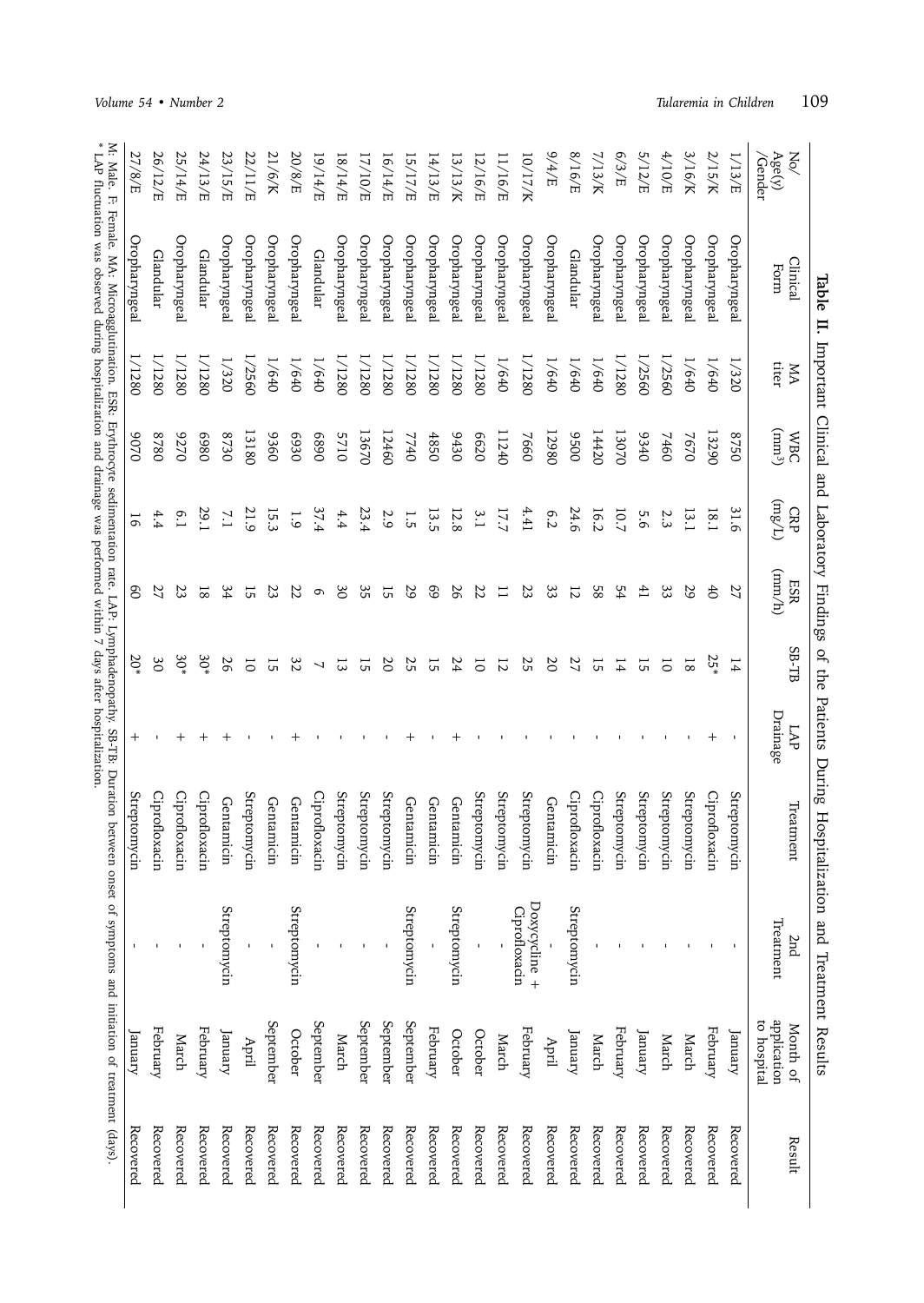since the virulence of the microorganism and contamination risk from the laboratory are high. Isolation of bacteria is not routinely recommended. Agglutination test, immunoassay and polymerase chain reaction (PCR) are the most important tests among non-culture methods<sup>1,2,8</sup>. The agglutination test was used to diagnose our cases, and antibody titers of the cases were generally very high, which could be related to the facts that the disease is not sufficiently known by the physicians of the study region, the diagnosis was late, and serum samples were obtained late.

Detection of *F. tularensis* may take up to a couple of weeks during routine microbiological analysis. During the initial laboratory examination, the number of white blood cells changed between 5000 and 22000 per microliter. A minimal increase can be observed in lactic dehydrogenase, serum transaminase and alkaline phosphatase. Increase in serum creatine kinase can be an indicator of rhabdomyolysis<sup>5</sup>. In our patients, high ESR was observed the most frequently, followed by CRP and leukocytes. Other routine laboratory tests were normal.

The differential diagnosis is very important in patients applying with tumors in the neck. In these cases, metastasis, congenital diseases, upper respiratory tract infections, tuberculosis, and primary neoplasms are the first to be considered, while tularemia is not always associated with tumors in the neck if there are no epidemiological data32,33. In cases subjected to surgical excision, reporting specimens as chronic granulomatous inflammation or caseous necrosis causes the patient to be examined and treated for tuberculosis<sup>34</sup>. Similarly, histopathological findings of the cases subjected to surgical tuberculosis in our study showed chronic granulomatous inflammation with caseous necrosis. For this reason, tularemiabased epidemics in different regions of our country should be kept in mind in patients applying with a history of mass in the neck and not responding to beta-lactam/macrolidegroup antibiotics.

Aminoglycosides such as streptomycin and gentamicin are the first-line drugs in the treatment of tularemia35,36. Antibiotics belonging to the tetracycline and chloramphenicol group are also used in the treatment of tularemia, but these are just alternatives to

aminoglycosides as they are bacteriostatic. *In vitro* studies carried out in recent years have reported that quinolones are effective on *F. tularensis*, while clinical studies have indicated that they are an alternative treatment for tularemia37-39. Although ciprofloxacin has not been licensed for tularemia, it has been started to be used clinically both in children and adults5. There is still no successful treatment agent in the oral treatment of pediatric tularemia cases. Oral treatment has gained in importance especially since tularemia was used as a weapon of terror<sup>40</sup>. Streptomycin appears to be the drug of first-line therapy in pediatric tularemia. Treatment failed in more than half of our patients treated with gentamicin, while streptomycin treatment was successful. Similarly, results of treatment with ciprofloxacin were very successful, suggesting ciprofloxacin can be an alternative to streptomycin. However, we believe that this should be supported by comprehensive studies with larger patient series in view of the limited number of our cases.

Treatment success is known as disappearance of symptoms and findings and recovery of affected lymph nodes without suppuration. It has been reported that the treatment is much more successful if started within the first three weeks<sup>8,18</sup>. Consistent with the literature, we obtained very good results in the cases for whom treatment could be started within the first three weeks. This suggests that treatment failure can be closely associated with starting the treatment late. Moreover, we obtained successful results with ciprofloxacin in patients applying after the first three weeks. However, as the number of our cases was small, we believe that this should be supported by comprehensive studies with larger patient series.

In conclusion, tularemia as observed in sporadic and epidemic cases is not a rare disease in our region. It should to be taken into account in the differential diagnosis in cases having tonsillopharyngitis and cervical lymphadenopathy without response to beta lactam/macrolide- group antibiotics with high levels of CRP and/or ESR and in those living or having lived in rural areas. It can be said that, in terms of clinical findings and treatment response, tularemia in children is not very different from that in adults. We believe that streptomycin is the first-line antibiotic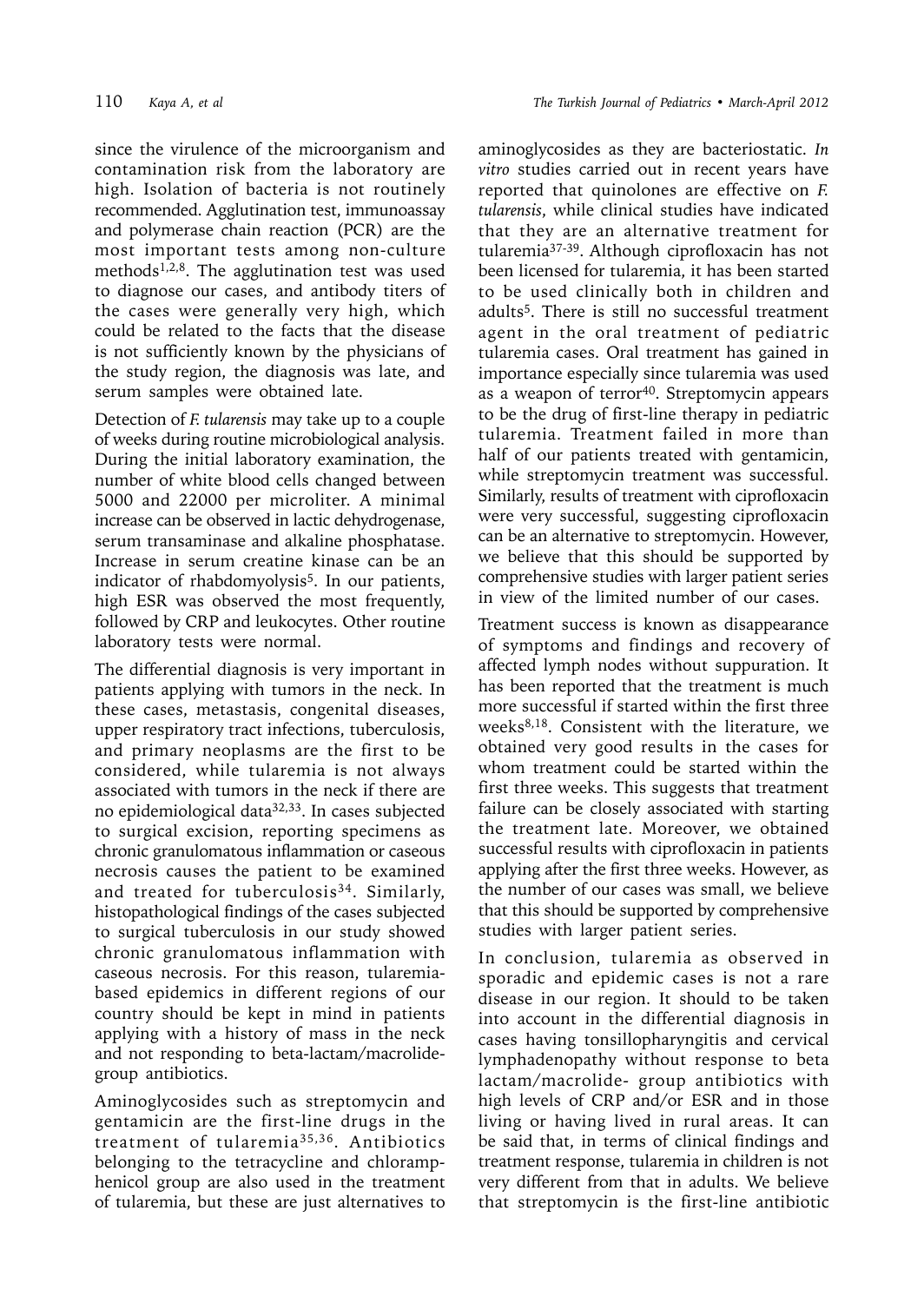in the treatment of pediatric tularemia cases. Ciprofloxacin treatment showed results as good as those obtained in classical treatment alternatives; however, we believe that this should be supported by comprehensive studies with larger patient series.

#### **REFERENCES**

- 1. Tärnvik A, Berlund L. Tularemia. Eur Respir J 2003; 21: 361-373.
- 2. Ellis J, Oyston PC, Green M, Titball W. Tularemia. Clin Microbiol Rev 2002; 15: 631-646.
- 3. Gürcan S, Otkun MT, Oktun M, Arikan OK, Ozer B. An outbreak of tularemia in western Black Sea region of Turkey. Yonsei Med J 2004; 45: 17-22.
- 4. Willke A, Meric M, Grunow R, et al. An outbreak of oropharyngeal tularaemia linked to natural spring water. J Med Microbiol 2009; 58: 112-116.
- 5. Kara A. Tularemi. Katkı Pediatri Dergisi 2002; 23: 45-54.
- 6. Ozdemir D, Sencan I, Annakkaya AN, et al. Comparison of the 2000 and 2005 outbreaks of tularemia in the Duzce region of Turkey. Jpn J Infect Dis 2007; 60: 51-52.
- 7. Gurcan S, Eskiocak M, Varol G, et al. Tularemia reemerging in European part of Turkey after 60 years. Jpn J Infect Dis 2006; 59: 391-393.
- 8. Celebi G, Baruönü F, Ayoğlu F, et al. Tularemia, a reemerging disease in northwest Turkey: epidemiological investigation and evaluation of treatment responses. Jpn J Infect Dis 2006; 59: 229-234.
- 9. Kandemir B, Erayman I, Bitirgen M, Aribas ET, Guler S. Tularemia presenting with tonsillopharyngitis and cervical lymphadenitis: report of two cases. Scand J Infect Dis 2007; 39: 620-622.
- 10. Sahin M, Atabay HI, Bicakci Z, Unver A, Otlu S. Outbreaks of tularemia in Turkey. Kobe J Med Sci 2007; 53: 37-42.
- 11. Peker E, Ayaydin A, Duran N. Familial tularaemia. Indian J Med Microbiol 2009; 27: 272-275.
- 12. Leblebicioglu H, Esen S, Turan D, et al. Outbreak of tularemia: a case-control study and environmental investigation in Turkey. Int J Infect Dis 2008; 12: 265-269.
- 13. Barut S, Cetin I. A tularemia outbreak in an extended family in Tokat Province, Turkey: observing the attack rate of tularemia. Int J Infect Dis 2009; 13: 745- 748.
- 14. Tuygun N, Tayman C, Tanır G. Yabani tavşan eti yenmesinden sonra görülen orofaringeal tularemi olgusu. Klimik Derg 2007; 20: 27-28.
- 15. Amsden JR, Warmack S, Gubbins PO. Tick-borne bacterial, rickettsial, spirochetal, and protozoal infectious diseases in the United States: a comprehensive review. Pharmacotherapy 2005; 25: 191–210.
- 16. Kılıç S. A general overview of Francisella tularensis and the epidemiology of tularemia in Turkey. FLORA 2010; 15: 37-58.
- 17. Tärnvik A, Sandström G, Sjöstedt A. Infrequent manifestations of tularaemia in Sweden. Scand J Infect Dis 1997; 29: 443–446.
- 18. Helvaci S, Gedikoglu S, Akalin H, Oral HB. Tularaemia in Bursa, Turkey: 205 cases in ten years. Eur J Epidemiol 2000; 16: 271-276.
- 19. Karadenizli A, Gurcan S, Kolayli F, et al. Outbreak of tularaemia in Golcuk, Turkey in 2005: report of 5 cases and an overview of the literature from Turkey. Scand J Infect Dis 2005; 37: 712-716.
- 20. Gotschlich E, Berkin T. 1936 yılında Trakya'da Tülaremiye ait yapılan epidemiyolojik ve bakteriyolojik araştırmalar. Turk Hij Tecr Biyol Derg 1938; 1: 115- 123.
- 21. Gurcan S, Karabay O, Karadenizli A, Karagol C, Kantardjiev T, Ivanov IN. Characteristics of the Turkish isolates of Francisella tularensis. Jpn J Infect Dis 2008; 61: 223-225.
- 22. Meric M, Willke A, Finke EJ, et al. Evaluation of clinical, laboratory, and therapeutic features of 145 tularemia cases: the role of quinolones in oropharyngeal tularemia. APMIS 2008; 116: 66-73.
- 23. Erbay A, Dokuzoğuz B, Baykam N, Güvener E, Diker S, Yıldırmak T. Ankara yöresinde tularemi. İnfeksiyon Derg 2000; 14: 453-458.
- 24. Gedikoğlu S, Göral G, Helvacı S. Bursa'daki tularemi epidemisinin özellikleri. İnfeksiyon Derg 1990; 4: 9- 15.
- 25. Kılıçturgay K, Gökırmak F, Gedikoğlu S, Helvacı S, Töre O, Tolunay S. Bursa'da tularemi epidemisi. İnfeksiyon Derg 1989; 3: 149-156.
- 26. Akalin H, Helvaci S, Gedikoglu S. Re-emergence of tularemia in Turkey. Int J Infect Dis 2009; 13: 547- 551.
- 27. Syrjälä H, Karvonen J, Salminen A. Skin manifestations of tularemia: a study of 88 cases in northern Finland during 16 years (1967-1983). Acta Derm Venereol 1984; 64: 513-516.
- 28. Sjostedt A. Tularemia: history, epidemiology, pathogen physiology, and clinical manifestations. Ann NY Acad Sci 2007; 1105: 1-29.
- 29. Ulu Kılıç A, Çiçek Şentürk G, Tütüncü EE, et al. Atipik bulgularla seyreden iki tularemi olgusu. Klimik Derg 2010; 23: 120-123.
- 30. Acicbe Ö, Aydın H, Doğancı L. Havza/Samsun Bölgesi'nde tularemi endemisi: izlenen olgularının retrospektif yorumu. İnfeks Derg 2007; 21: 55-58.
- 31. Akdiş AC, Kiliçturgay K, Helvaci S, Mistik R, Oral B. Immunological evaluation of erythema nodosum in tularemia. Br J Dermatol 1993; 129: 275-279.
- 32. Rinaldo A, Bradley PJ, Ferlito A. Tularemia in otolaryngology: a forgotten but not gone disease and a possible sign of bio-terrorism. J Laryngol Otol 2004; 118: 257-259.
- 33. Stupak HD, Scheuller MC, Schindler DN, Ellison DE. Tularemia of head and neck: a possible sign of bioterrorism. Ear Nose Throat J 2003; 82: 263-265.
- 34. Atmaca S, Leblebicioğlu H, Ünalan R, et al. Samsun ve çevresinde görülen tularemi olguları. KBB-Forum 2005; 4: 171-172.